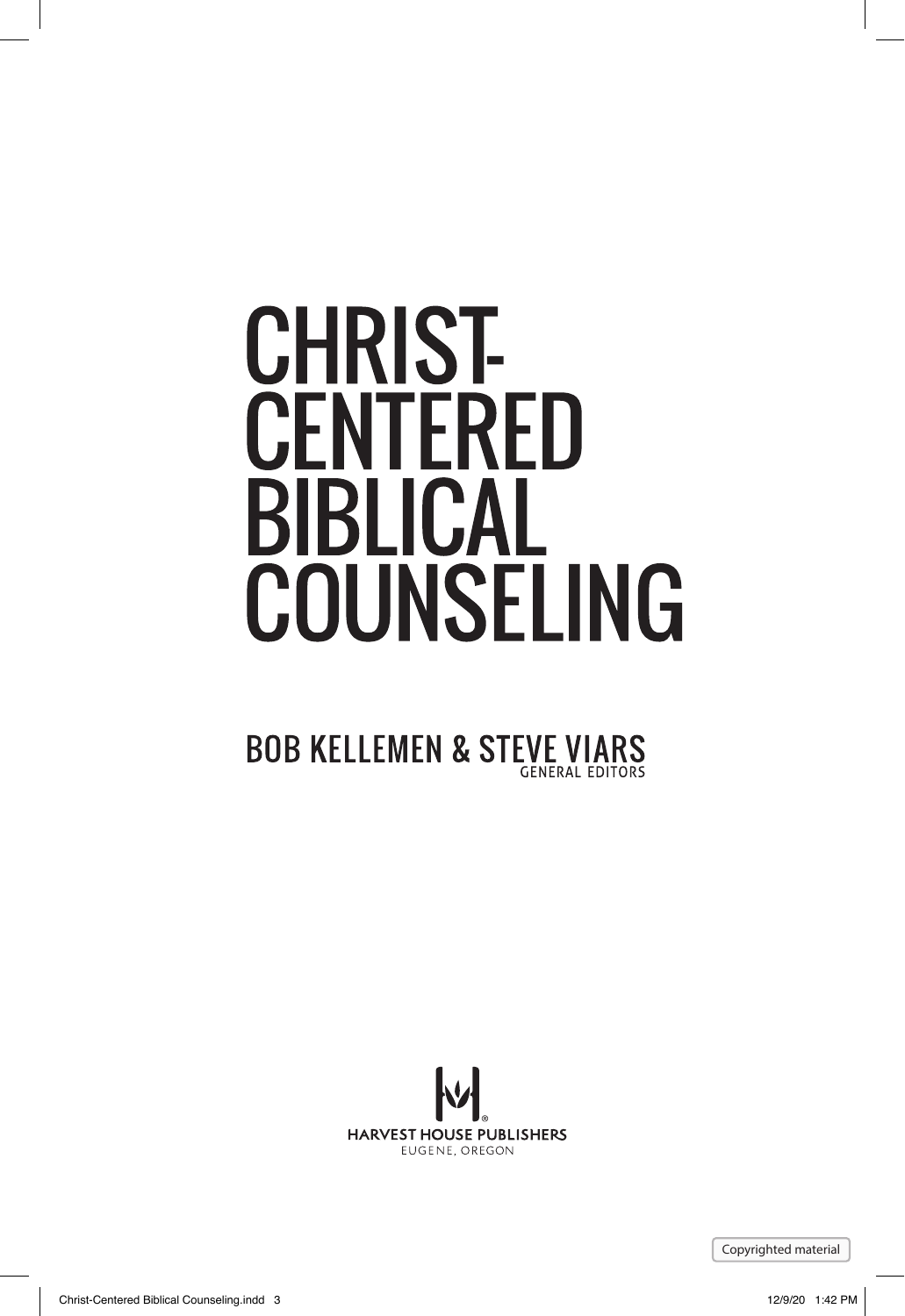All Scripture quotations, unless otherwise indicated, are taken from The Holy Bible, English Standard Version, copyright © 2001 by Crossway Bibles, a division of Good News Publishers. Used by permission. All rights reserved.

Verses marked niv are taken from the Holy Bible, New International Version® NIV®. Copyright © 1973, 1978, 1984, 2011 by Biblica, Inc.™ Used by permission. All rights reserved worldwide.

Verses marked NASB are taken from the New American Standard Bible®, © 1960, 1962, 1963, 1968, 1971, 1972, 1973, 1975, 1977, 1995 by The Lockman Foundation. Used by permission. (www. Lockman.org)

Verses marked nkjv are taken from the New King James Version. Copyright © 1982 by Thomas Nelson, Inc. Used by permission. All rights reserved.

Verses marked NLT are taken from the Holy Bible, New Living Translation, copyright © 1996, 2004. Used by permission of Tyndale House Publishers, Inc., Wheaton, IL 60189 USA. All rights reserved.

*Cover by Dugan Design Group, Bloomington, Minnesota*

*Cover photo © Viktor Gladkov / Shutterstock*

*Published in association with the literary agency of Wolgemuth & Associates, Inc.*

In nearly all cases, people's names and details of their situations have been changed in order to protect their privacy. In the extremely few exceptions, permission has been granted to the publisher for the right to use their names and stories.

#### **Christ-Centered Biblical Counseling**

Copyright © 2013, 2021 by Biblical Counseling Coalition Published by Harvest House Publishers Eugene, Oregon 97408 www.harvesthousepublishers.com

ISBN 978-0-7369-8066-1 (pbk.) ISBN 978-0-7369-8067-8 (eBook)

Library of Congress Cataloging-in-Publication Data

Names: Kellemen, Robert W., editor. | Viars, Stephen, 1960- editor. Title: Christ-centered biblical counseling : changing lives with God's changeless truth / Bob Kellemen & Steve Viars, general editors. Description: Eugene, Oregon : Harvest House Publishers, [2021] | Includes bibliographical references and index. | Summary: "With a remarkable group of almost 40 respected contributors, Christ-Centered Biblical Counseling equips God's people to understand how to change lives with Christ's unchanging truth. This book increases people's confidence in the sufficiency and relevancy of God's Word to address real-life issues in any counseling situation"—Provided by publisher. Identifiers: LCCN 2020050313 (print) | LCCN 2020050314 (ebook) | ISBN 9780736980661 (hardcover) | ISBN 9780736980678 (ebook) Subjects: LCSH: Counseling-Religious aspects-Christianity. Classification: LCC BR115.C69 C4735 2021 (print) | LCC BR115.C69 (ebook) | DDC 253.5— dc23 LC record available at https://lccn.loc.gov/2020050313

LC ebook record available at https://lccn.loc.gov/2020050314

**All rights reserved.** No part of this publication may be reproduced, stored in a retrieval system, or transmitted in any form or by any means—electronic, mechanical, digital, photocopy, recording, or any other—except for brief quotations in printed reviews, without the prior permission of the publisher.

#### **Printed in the United States of America**

21 22 23 24 25 26 27 28 / Bang-CD / 10 9 8 7 6 5 4 3 2 1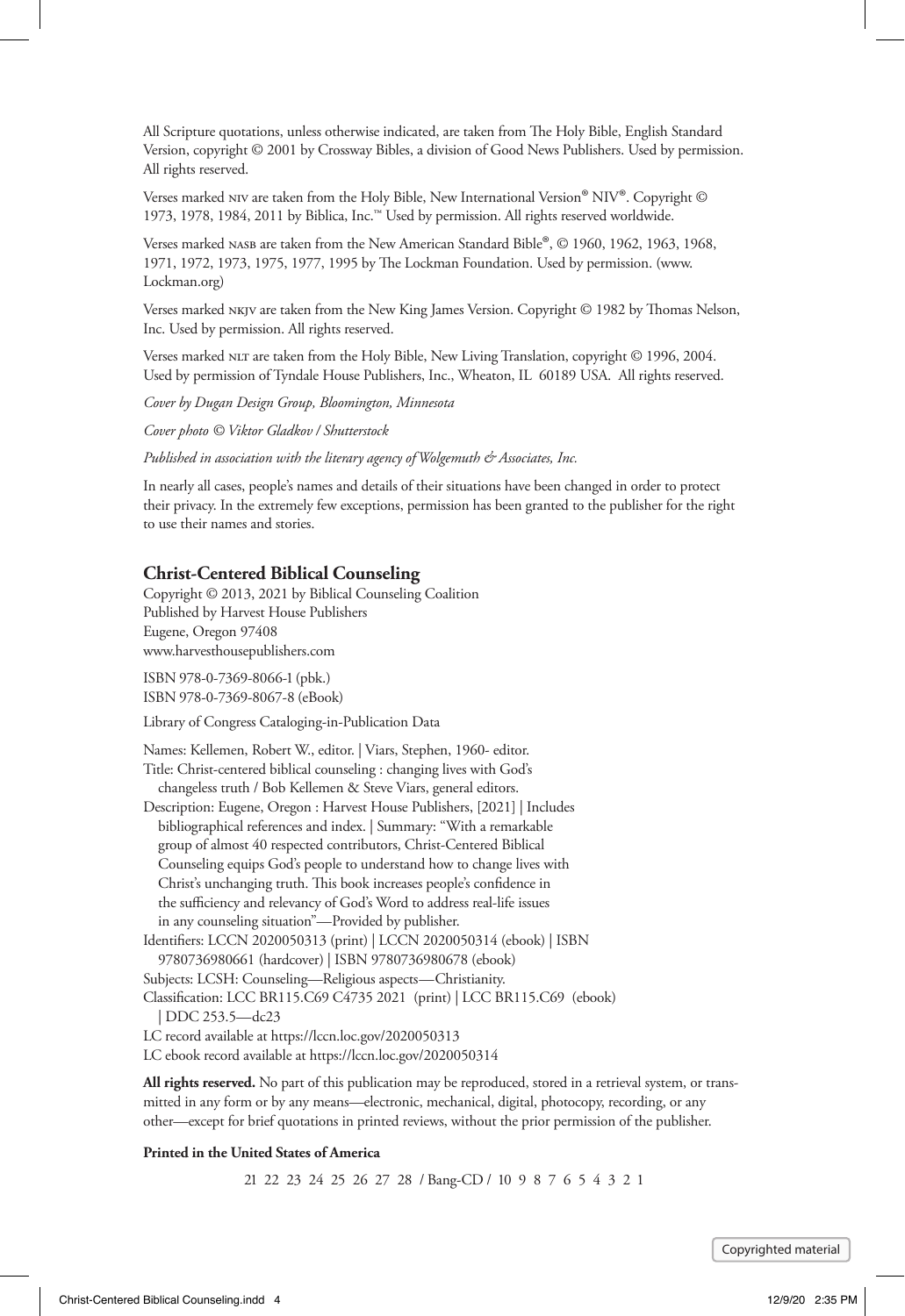# **Contents**

| Foreword-David Powlison                                            | 7   |
|--------------------------------------------------------------------|-----|
| Introduction: In Christ Alone-Bob Kellemen and Steve Viars         | 11  |
| Part 1: A Practical Theology of Biblical Counseling                |     |
| 1. The Glory of God: The Goal of Biblical Counseling-              |     |
|                                                                    | 23  |
| 2. The Power of the Redeemer-Ernie Baker and Jonathan Holmes       | 35  |
| 3. The Ministry of the Holy Spirit-Justin Holcomb and              |     |
|                                                                    | 47  |
| 4. The Unity of the Trinity—Kevin Carson and Jeff Forrey           | 61  |
| 5. The Grand Narrative of the Bible-John Henderson                 | 73  |
| 6. The Sufficiency of Scripture—Steve Viars and Rob Green          | 87  |
| 7. The Spiritual Anatomy of the Soul-Bob Kellemen and              |     |
|                                                                    | 105 |
| 8. The Influences on the Human Heart-Jeff Forrey and Jim Newheiser | 121 |
| 9. The Problem of Sin—Robert Jones and Brad Hambrick               | 137 |
| 10. The Centrality of the Gospel—Robert Cheong                     | 151 |
| 11. The Gospel in Balance—Stuart Scott                             | 165 |
| 12. The Pursuit of Holiness—Lee Lewis and Michael Snetzer 179      |     |
| 13. The Weapons of Our Warfare-Bob Kellemen and                    |     |
|                                                                    |     |
| 14. The Hope of Eternity—Nicolas Ellen and Jeremy Lelek  207       |     |
| Part 2: A Practical Methodology of Biblical Counseling             |     |
| 15. The Biblical Counseling Ministry of the Local Church-          |     |
|                                                                    |     |
| 16. The Health of the Church and Biblical Counseling-              |     |
|                                                                    |     |
| 17. The Personal, Private, and Public Ministry of the Word-        |     |
|                                                                    |     |
|                                                                    |     |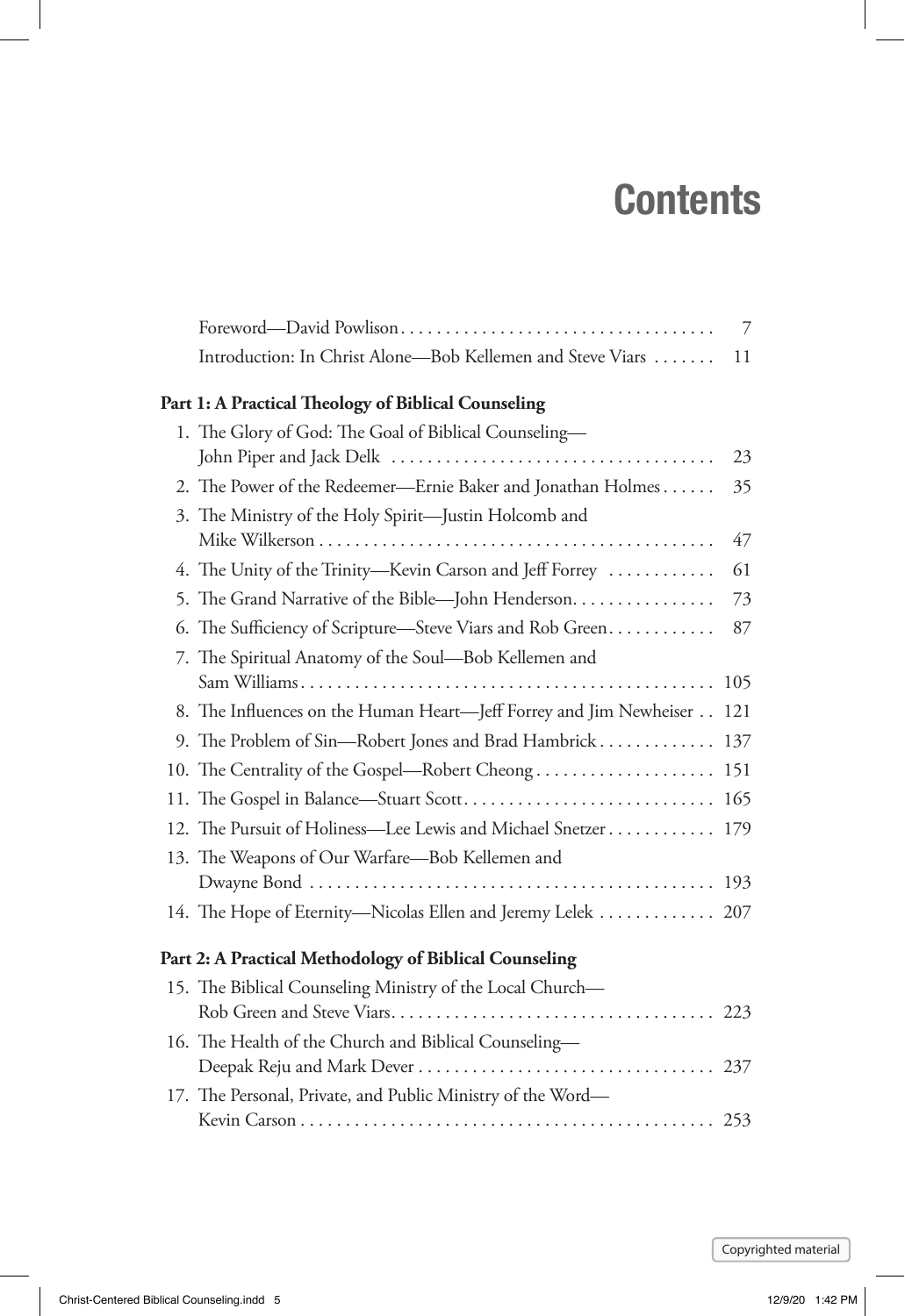| 18. The Transformational Tie Between Small Group Ministry<br>and Biblical Counseling-Brad Bigney and Ken Long  267 |     |
|--------------------------------------------------------------------------------------------------------------------|-----|
| 19. The Goal and Focus of Spiritual Formation-                                                                     |     |
|                                                                                                                    |     |
| 20. The Importance of Multiculturalism in Biblical Counseling-                                                     |     |
|                                                                                                                    | 293 |
| 21. The Nature of the Biblical Counseling Relationship-                                                            |     |
|                                                                                                                    |     |
| 22. The Central Elements of the Biblical Counseling Process-                                                       |     |
|                                                                                                                    |     |
| 23. The Diagnoses and Treatment of Idols of the Heart-                                                             |     |
|                                                                                                                    |     |
| 24. Repentance: The Pathway to Abiding in God's Love-                                                              |     |
|                                                                                                                    |     |
| 25. Forgiveness: Love Displayed and Offered—Robert Cheong  363                                                     |     |
| 26. The Ministry of Soul Care for People Who Suffer-                                                               |     |
|                                                                                                                    |     |
| 27. The Biblical Understanding and Treatment of Emotions-                                                          |     |
|                                                                                                                    |     |
| 28. The Complex Mind/Body Connection-Laura Hendrickson 409                                                         |     |
| Conclusion: Unity in Truth and Love-                                                                               |     |
|                                                                                                                    |     |
| Appendix A: The Mission, Vision, and Passion Statement                                                             |     |
|                                                                                                                    |     |
| Appendix B: The Confessional Statement of the                                                                      |     |
|                                                                                                                    |     |
| Appendix C: The Doctrinal Statement of the Biblical                                                                |     |
|                                                                                                                    |     |
|                                                                                                                    |     |
|                                                                                                                    |     |
|                                                                                                                    |     |
|                                                                                                                    |     |
|                                                                                                                    |     |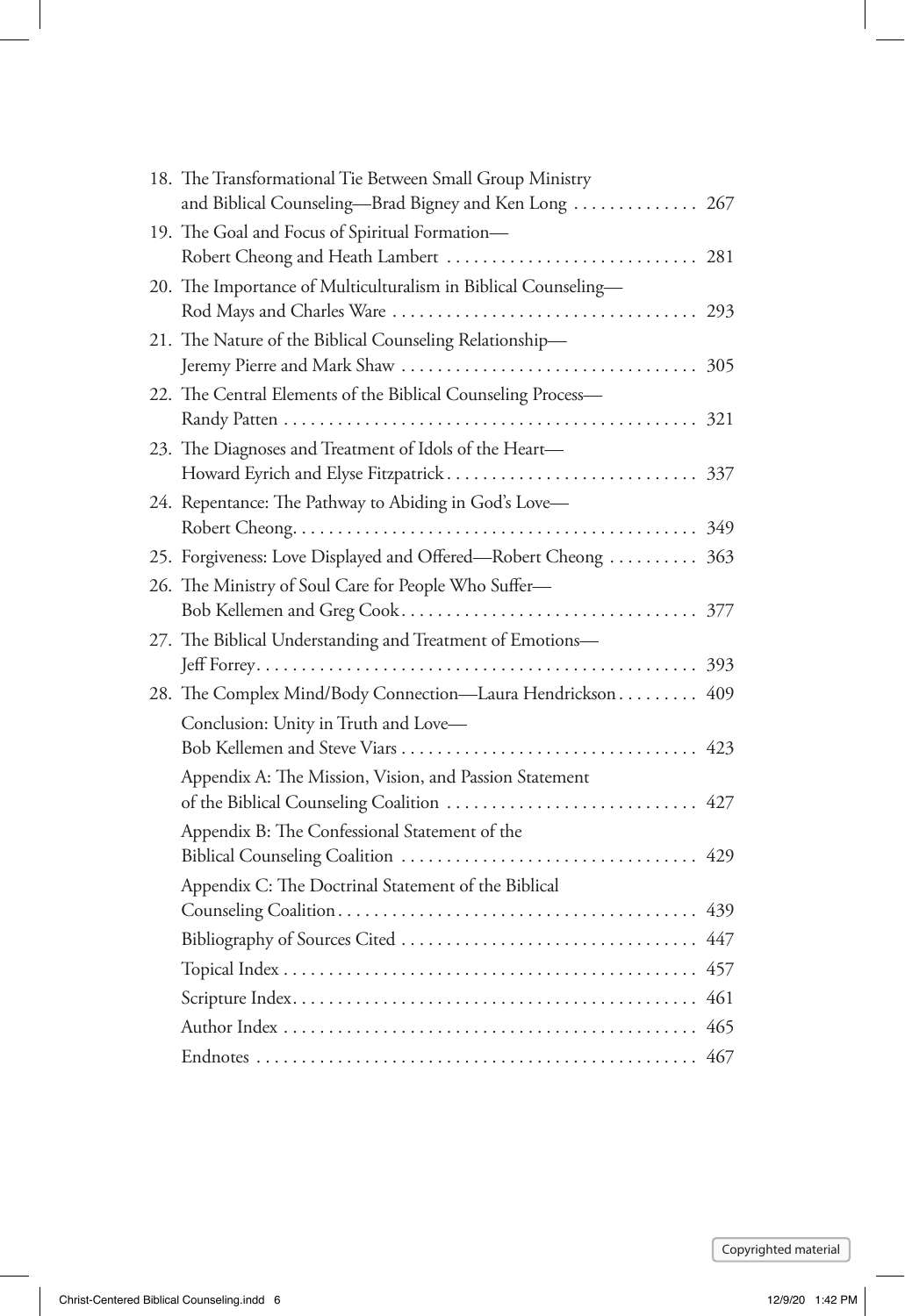# Foreword David Powlison

What kind of book are you picking up? *Christ-Centered Biblical Counseling* is like an architect's 1:12 scale model. A scale model intends to communicate "the concept" of a structure, not the myriad details of engineering, construction process, financing, and the like. Think of this book as a scale model of biblical counseling, delineating key theological underpinnings and sketching key methodological implications. There's enough detail to give you a feel for what the finished house will look like. But making the house your home will take work and prayer, further study and conversation, much putting into practice, and a lifetime of our maturing together.

*Christ-Centered Biblical Counseling* paints the broad strokes of counseling. Just for starters, those broad strokes revolutionize the meanings that our culture attaches to the word *counseling.* These chapters do not intend to cover all counseling problems or topics—or to probe particular problems or topics in great detail. However, the discussion and case studies will give you a solid feel for how the Word of life speaks into the lives of troubled and troublesome people who face a world of troubles.

This book affirms that a *good* counselor is many things simultaneously: tender and firm, responsive yet purposeful, candid and tactful, patient yet urgent, attentive and instructive, profound yet practical, prayerful and hardworking, comforting yet challenging, empathetic and objective, flexible yet committed, faithful to Jesus Christ and relevant to any person facing any trouble…along with many other good and desirable qualities. While the ingredients of deft conversation are hard to capture on paper, the tone and content of what you read will give you a feel for how godly wisdom carries on a compassionate and constructive conversation.

This book will not unpack the differing ways that, say, Deuteronomy or Ruth, a psalm or proverb, a scene in Luke, or a sentence from Ephesians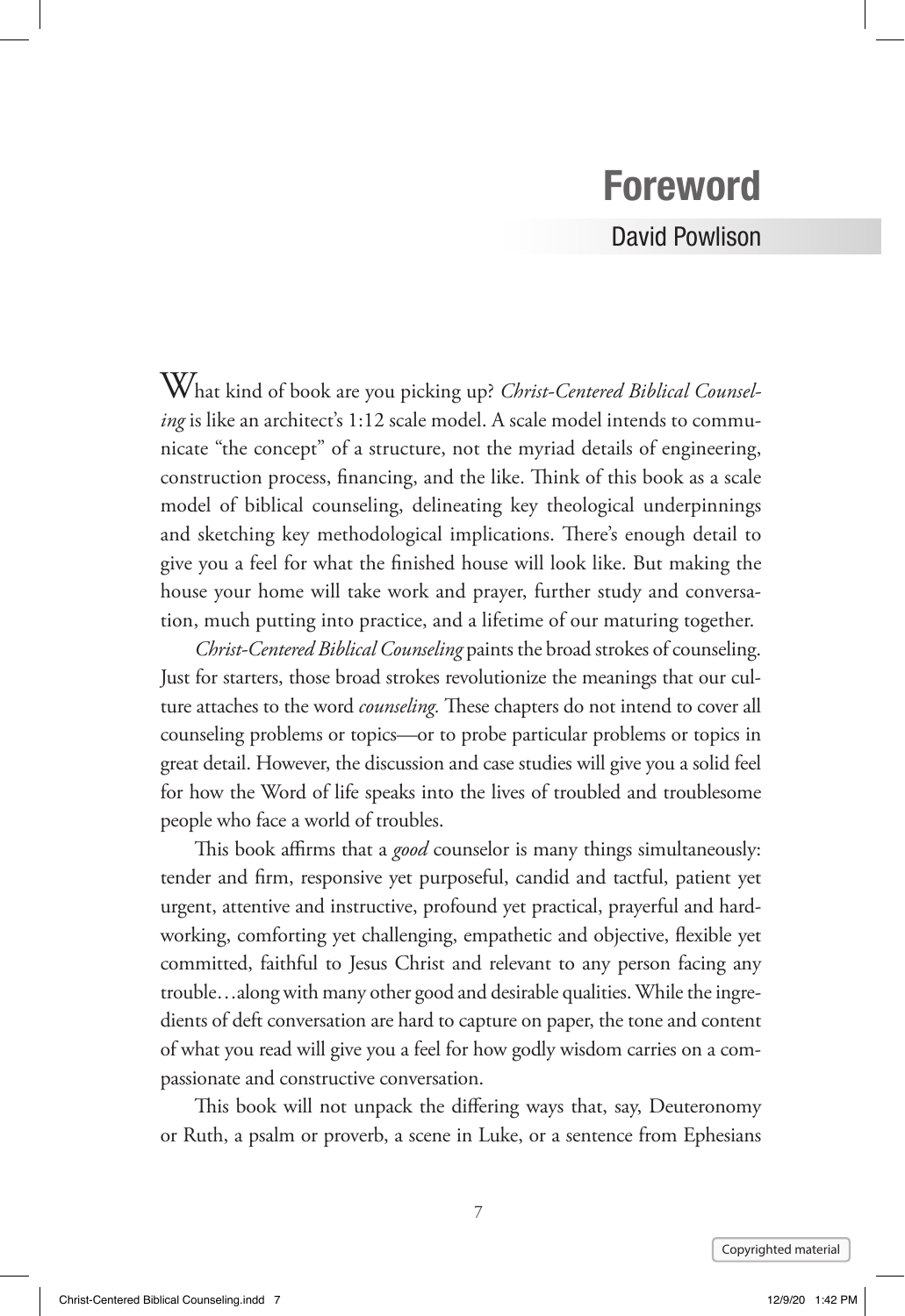come to life in the grit and grime of life lived. But you will gain a feel for the comprehensive relevance and adaptability of God's diverse self-revelation. The Word made flesh turns worlds upside down. The Christ who calls all nations, tribes, tongues, and peoples also speaks to each individual at the very points of deepest need.

As part of your reading strategy, approach this book as a scale model intending to communicate the concept of biblical counseling. All of us who counsel or desire to do so will better serve the welfare and well-being of others as we catch this vision, so that we can then work out the myriad details and implications.

It is no accident that this is the work of *many* contributors—a network, a coalition, a community of shared vision and mission. We are united in the conviction that the Christian faith speaks foundationally to the issues of counseling.

We are not clones, of course. We live and work within different ecclesiastical cultures and denominations. We serve in different organizations, pursuing different ministry objectives. We have different gifts, different strengths and weaknesses. But an underlying unity predominates. You will notice how consistently the common ground of Christian faith controls the discourse. Take careful notice of the common commitments that bring diverse Christians to work together.

As you read, you will note these pages represent a *development* upon the hard work of a previous generation. You will hear in the core commitments an essential continuity with the past. For example,

- Reality is God-centered and all human beings are worshippers, whether or not they are conscious of this reality and its implications.
- God our Father, Christ our Savior, and the Holy Spirit our Lifegiver is purposefully on-scene and actively working in people's lives.
- Scripture is comprehensively relevant to the things that concern, preoccupy, and trouble humankind.
- Counseling is an integral aspect of ministry and of church life.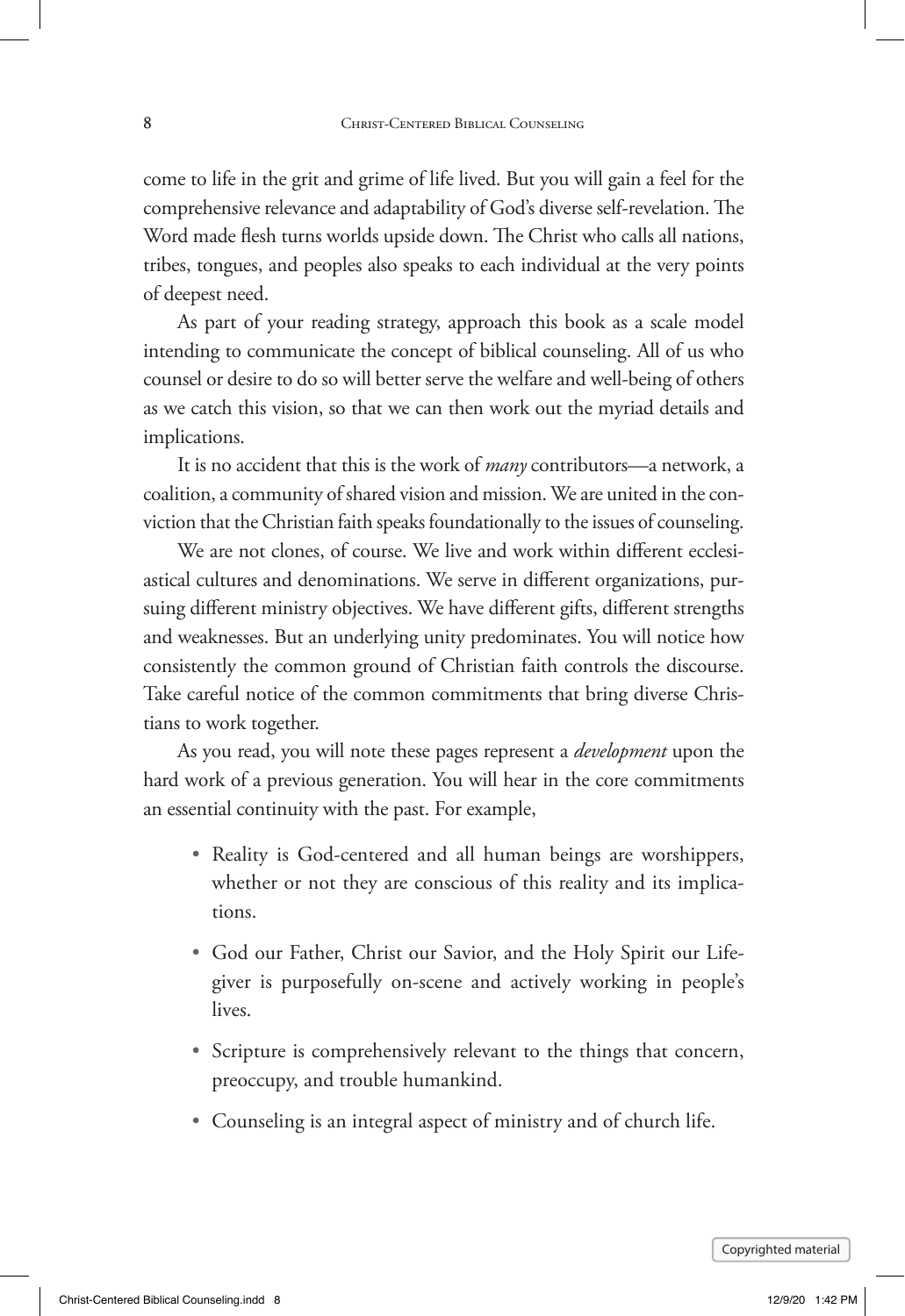#### *Foreword* 9

C*hrist-Centered Biblical Counseling* upholds these commitments and more. So come to listen. Learn. Ponder. Expect familiar Bible words, truths, metaphors, and passages to come at life and counseling from a fresh angle, and to generate fresh implications.

Then ask questions that carry your learning forward: How might I understand and handle this life problem or this theological reality with greater faithfulness and wisdom? How can I better conceptualize and practice this aspect of counseling? How can I grow truer to the mind-set and express purposes of Christ?

Ultimately the purpose of a scale model is to build the real thing. So read as if you are also part of the construction crew. As one who desires to counsel biblically, help to build a proper structure for faithful counseling ministry within the living body of Christ. Give yourself to the work of reading well, so that your response to this book contributes to this work-in-progress that God calls "my people." We grow up into the image of Jesus Christ by speaking truth in love, and that is the heart of a counseling model and methodology worth building.

David Powlison received his AB from Harvard College and worked four years in psychiatric hospitals before attending seminary. He graduated with an MDiv from Westminster Theological Seminary and began a career in biblical counseling. Along the way he received his PhD from the University of Pennsylvania in the history of science and medicine, with a focus in the history of psychiatry. David has been at the forefront of thinking and writing in biblical counseling for more than 30 years. He has written numerous articles on counseling and on the relationship between faith and psychology. His books include *Speaking Truth in Love*, *Seeing with New Eyes*, and *The Biblical Counseling Movement: History and Context*. David is the senior editor for the *Journal of Biblical Counseling*. He teaches as a faculty member for the Christian Counseling and Educational Foundation (CCEF) in Glenside, Pennsylvania, and also serves as a visiting professor at Westminster Theological Seminary.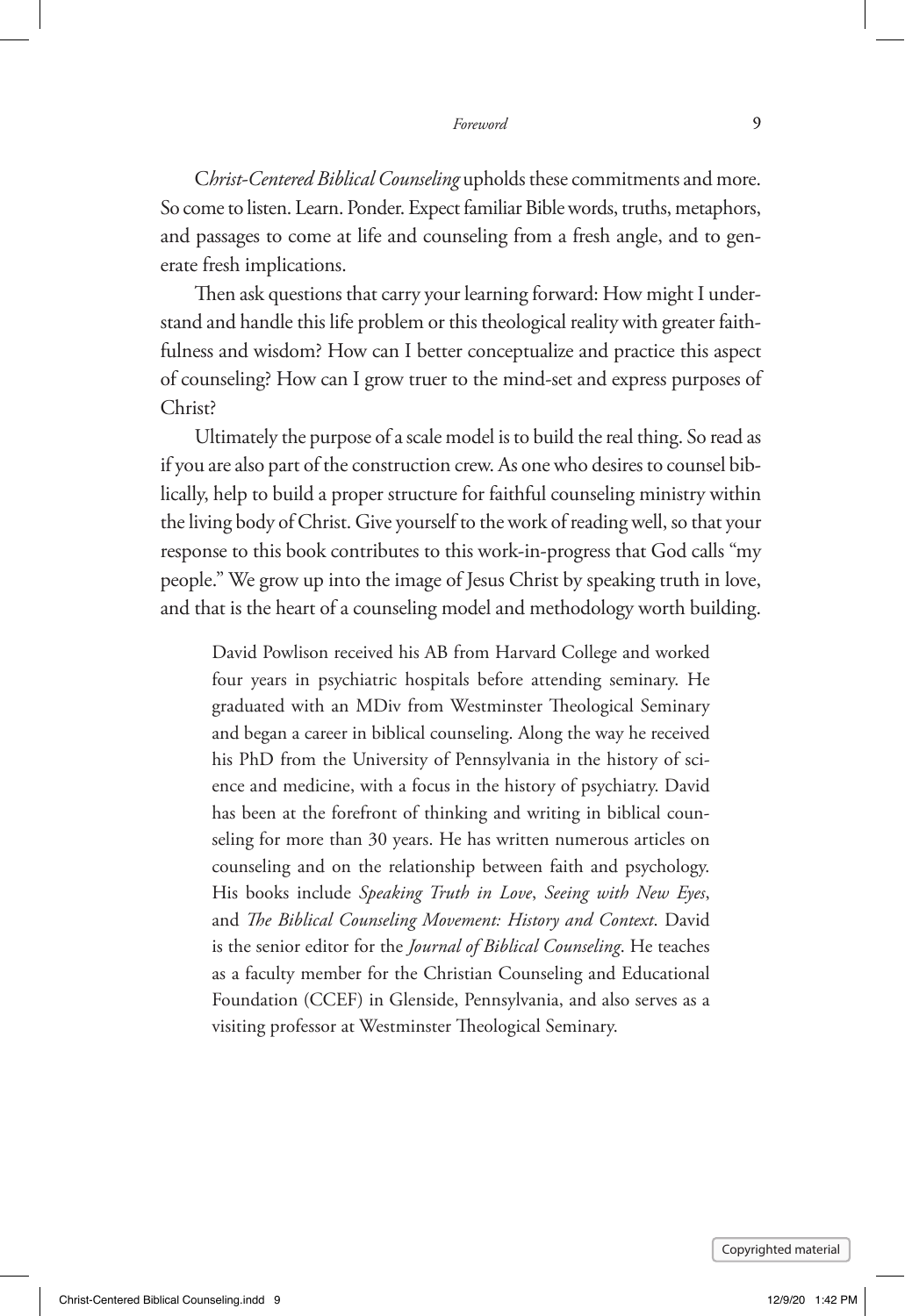# Part 1

# A Practical Theology of Biblical Counseling

Copyrighted material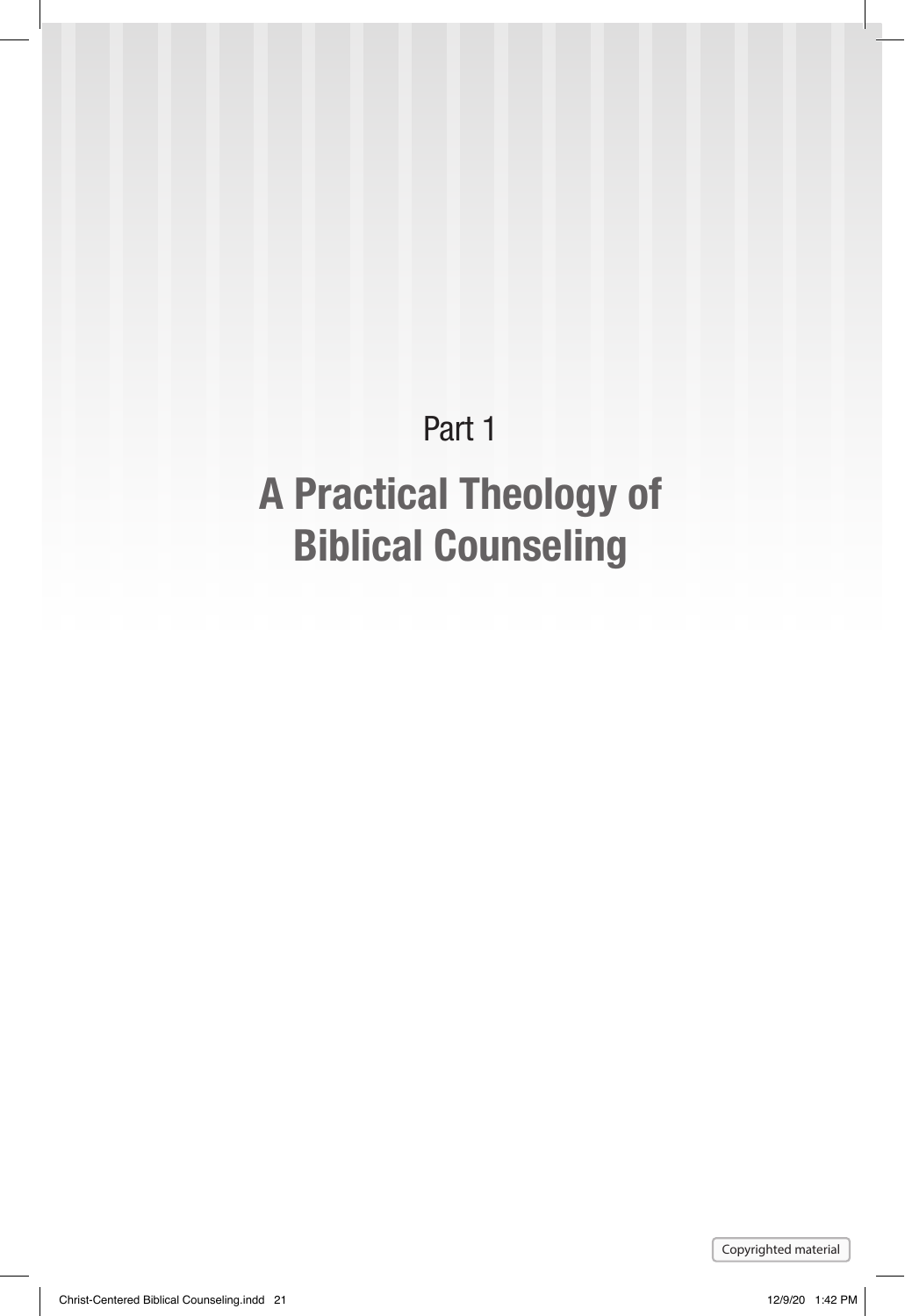# The Glory of God: The Goal of Biblical Counseling

John Piper and Jack Delk

## John Piper

While preaching a sermon series at our church on the subject of eschatology, I taught from 1 Thessalonians 4:13-18 about Jesus' second coming. Paul begins and ends the passage in a way that allowed me to say to my people, "*This* is what you do with eschatology." Paul begins like this: "We do not want you to be uninformed, brothers, about those who are asleep, that you may not grieve as others do who have no hope." Then he closes, "Therefore encourage one another with these words." He begins and ends on a *pastoral* note. Eschatology is about how you suffer and how you help.

I stopped speaking, and we took some time for discussion. People only wanted to know whether the time frame was premillennial, postmillennial, or amillennial. I responded, "You're missing the point. Do you hear this? Paul doesn't want them to be ignorant of the fact that Jesus is alive. Jesus will come back. We will be with Him forever. Why? So they'll *grieve* a certain way. So they'll *encourage* (comfort) each other a certain way. Do you see what knowledge is about? It's about how to grieve. It's about how to counsel grieving friends. You speak knowledge into people's lives, and it impacts their grief. This is what your mouth is for: 'The mouth of the wise is a fountain of life.' Knowledge is so others can drink life-giving words. Doctrine is all about delight, all about how you live, all about how you counsel."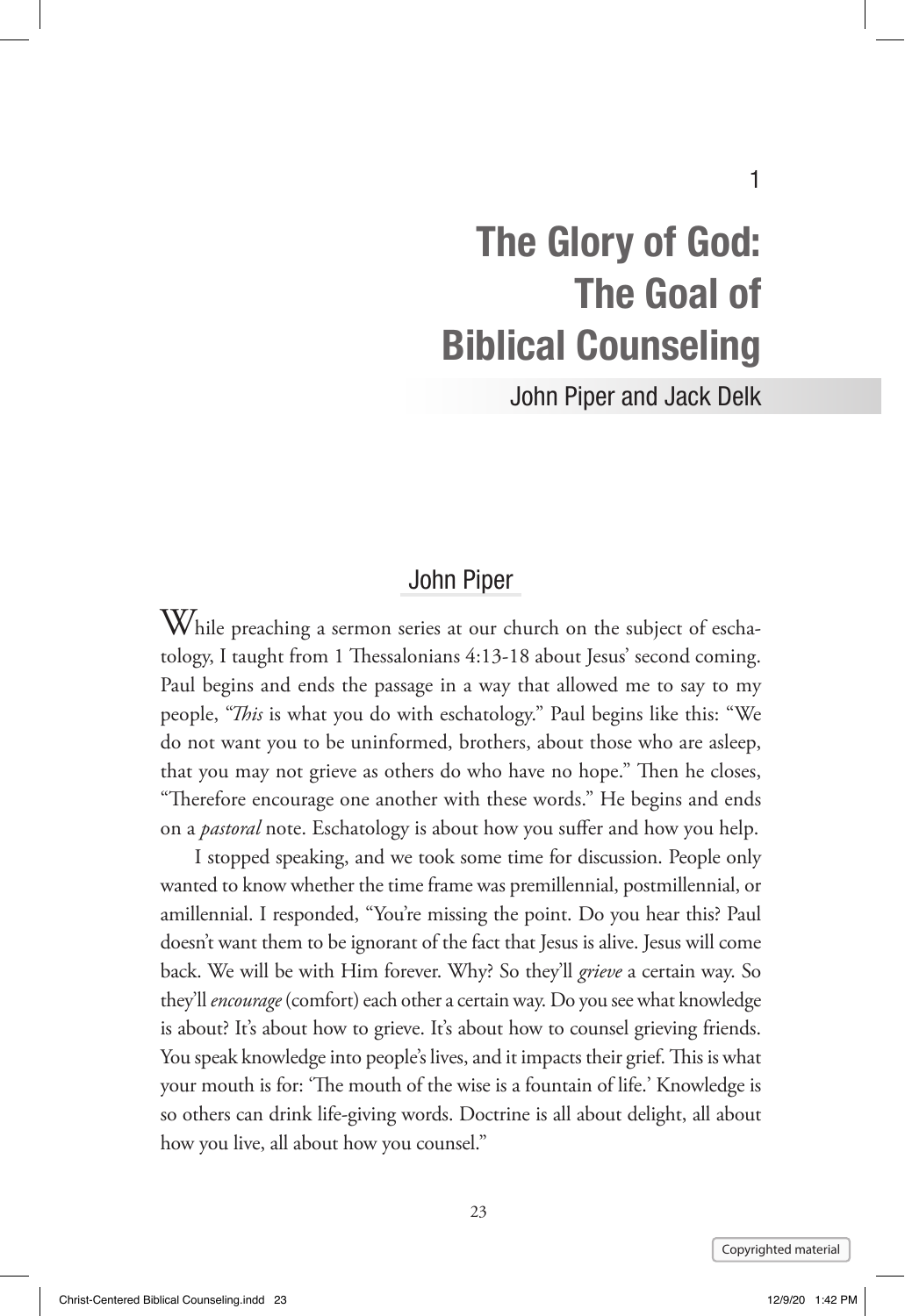### Defining Biblical Counseling

As a starting foundation, consider my definition of biblical counseling: Biblical counseling is God-centered, Bible-saturated, emotionally-in-touch use of language to help people become God-besotted, Christ-exalting, joyfully self-forgetting lovers of people. I'd like to unpack that definition in what follows, and ask, What is the relationship between delight and doctrine? What is the relationship between counseling and the church? What is the relationship between God's glory and His love for us?

### **Teaching Truth**

Biblical counseling is God-centered, Bible-saturated, emotionally-in-touch use of language to help people become God-besotted, Christ-exalting, joyfully self-forgetting lovers of people. What does that mean? First, it means *teaching truth.* That 1Thessalonians 4:14-18 passage bursts with truth:

Since we believe that Jesus died and rose again, even so, through Jesus, God will bring with him those who have fallen asleep. For this we declare to you by a word from the Lord, that we who are alive, who are left until the coming of the Lord, will not precede those who have fallen asleep. For the Lord himself will descend from heaven with a cry of command, with the voice of an archangel, and with the sound of the trumpet of God. And the dead in Christ will rise first. Then we who are alive, who are left, will be caught up together with them in the clouds to meet the Lord in the air, and so we will always be with the Lord. Therefore encourage one another with these words.

Biblical counseling is nothing if it is not God-centered and Biblesaturated. R.C. Sproul said to me not long after James Boice died that in one of his last conversations with him, Dr. Boice said, "R.C., we are surrounded by pastoral wimps who say, 'People don't need teaching, they don't need knowledge: they need to be hugged, they need silence, they need stories, they need experiences shared.'" James Boice is absolutely right about the shrinking emphasis on teaching. People desperately need to be taught about the nature of God. They desperately need a biblical, God-centered perspective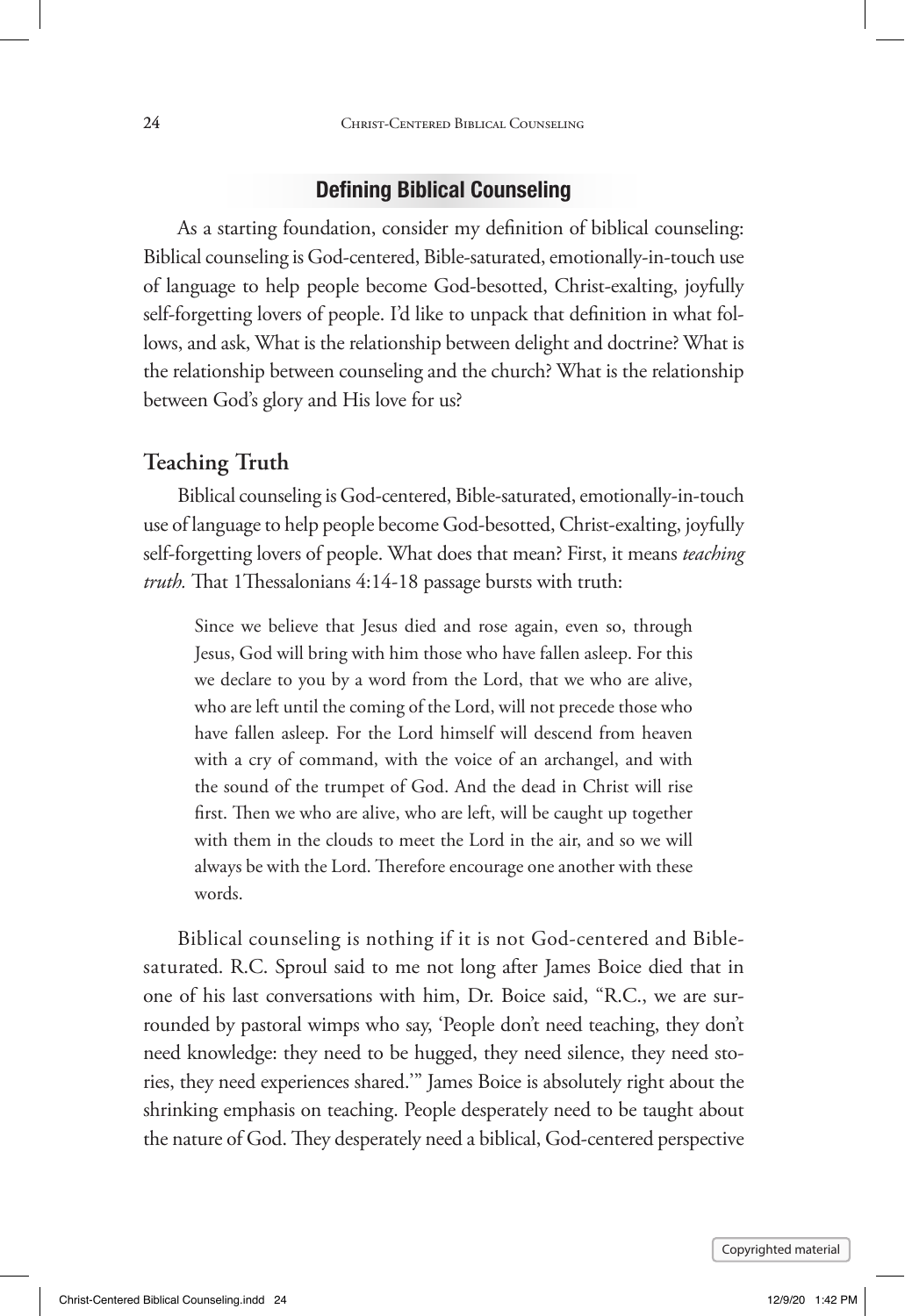on everything. *Before* a calamity like September 11, we lay the foundations for our people of the granite sovereignty and glory of God so that they don't say, "Nonsense!" or don't shut their mouths with nothing to say. That's what biblical counseling is about—whether it is from the pulpit, in the office, or over the fence in the backyard. My take on the nature of counseling is that it has to do with knowledge, it has to do with our mouth, it has to do with doctrine, it has to do with the nature of God—communicated in ways that change hearers.

I get that from 1 Thessalonians 4:13-18, and, of course, it is all over the Bible. Consider Romans 15:4: "Whatever was written in former days was written for our instruction, that through endurance and through the encouragement of the Scriptures *we might have hope*" (emphasis added). Everything written is hope-giving. It all moves from written knowledge to heart-fearing. Or Psalm 19:7-8, "The law of the Loro is perfect, *reviving* the soul; the testimony of the Loro is sure, *making wise* the simple; the precepts of the Loro are right, *rejoicing* the heart." Teaching makes alive. Witness makes wise. Precepts produce joy. If they don't, something is wrong. You are doing something wrong!

Precepts produce change in emotions. Preaching goes to the emotions with doctrine. John 15:11 says, "These things I have spoken to you…*that your joy might be full.*" Speaking is about joy. Preaching is about joy. Counseling is about joy. You go from the head to the mouth to the head to the heart and produce joy, which transforms a person's life.

#### **Restoring Counseling to the Church**

Let me shift to my second concern—getting counseling into the church. Where else would it be, for goodness' sake? Can it be anywhere else and be true?

There are hindrances here. Let me point out and address just one. A lot of people reading this might respond, "It doesn't work," or "I've never seen anybody given to doctrine who is emotionally in touch!" There's one of the biggest obstacles. Here's my recommendation. Almost everything I do with my life is intended to solve this problem. If counseling, as I have laid it out, is to be restored to the church, *affection must be restored to reflection*. If counseling is to be restored to the church, *delight in God must be restored to doctrines about God*. Savoring Christ must be restored to seeing Christ. Tender contrition must be restored to tough conviction. Communion with God must be restored to contending for God.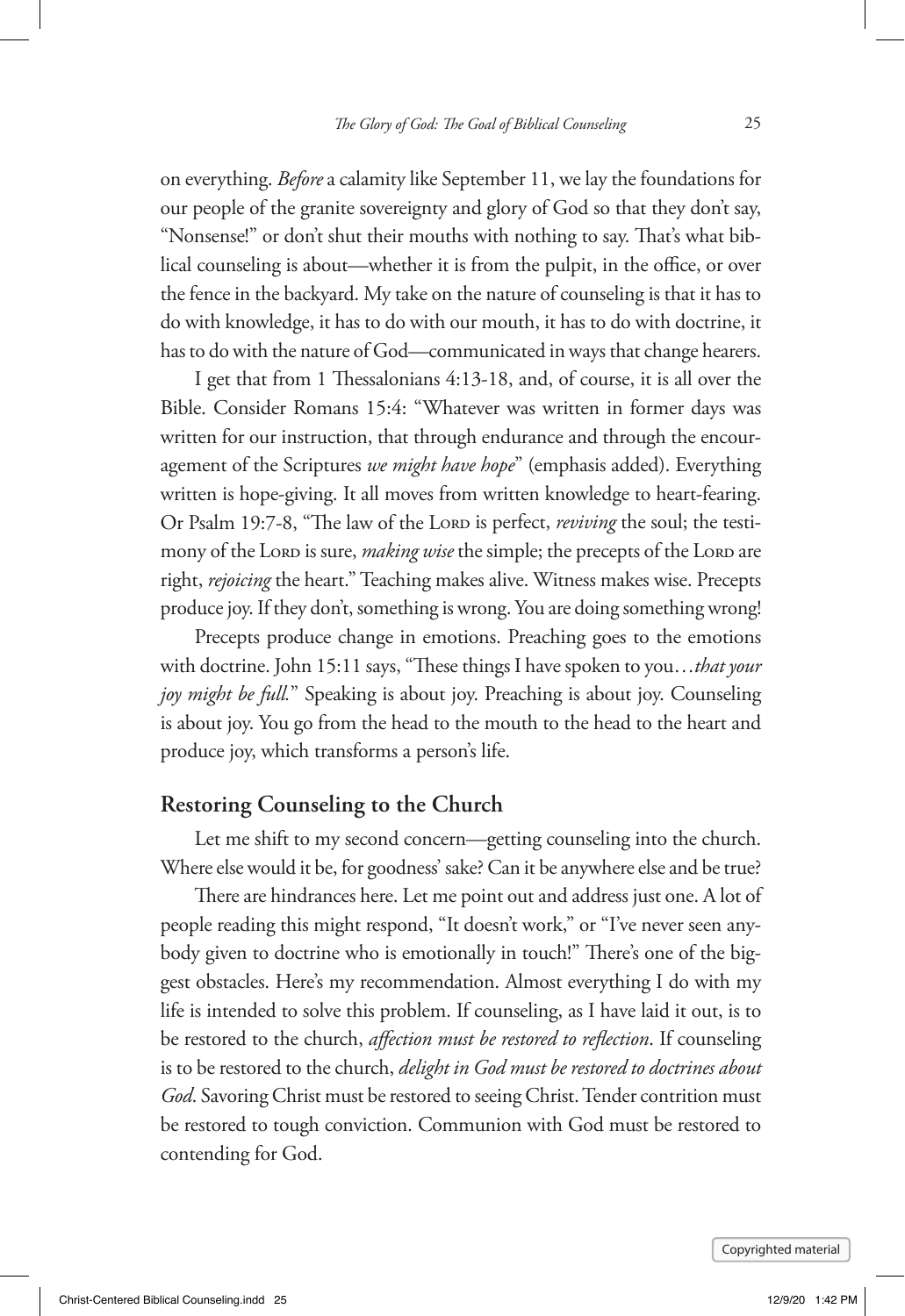I take that last one from John Owen. He said, "We have communion with God in the doctrines we contend for."1 That is his measure of whether he is contending truly. "I must learn to commune with God in the doctrine." Isn't that an interesting phrase? Who talks like that today? You have to go back 300 years to find things so powerful on sin and communion with God. "Contending for and communing with God in a doctrine." Where is there a systematic theology class that helps students realize that when you unpack the incarnation or the nature of the Trinity or the two natures of Christ or the substitutionary atonement, you commune with the Lord as you defend and contend for the doctrine, or else you are not doing it right? No wonder people often don't want to be around doctrinally driven individuals! They aren't doing doctrine right. They aren't emotionally in touch with the truths they teach.

I believe we have a huge problem with this in the Reformed community. Reformed people are so afraid of emotion that they think I am talking about subjectivism. Pastors have a big job here, an impossible job. But we who are pastors have to do this. We have to consider our biblical mandate with regard to modeling for our people what is hindering the arrival of their being effective counselors to each other. I am more concerned about my people counseling each other than I am about my doing counseling myself. I counsel mainly from the pulpit *in order to create counselors*, a couple thousand of them.

Here is what it says about pastors and God's people in Hebrews 13:17: "Obey your leaders and submit to them, for they are keeping watch over your souls, as those who will have to give an account. Let them [the leaders, elders, pastors] do this with joy and not with groaning, for that would be of no advantage to you." This is an amazing mandate for pastors. Basically, it is saying that if pastors want to love their people and to be an advantage rather than a hindrance to them, they need to be happy. Is that a bad paraphrase? I'd go to the mat with any scholar over that paraphrase! It says, "Let them do this pastoral work—watching over your souls—with joy, not with groaning, because that would be of no advantage to you."

Pastors, Christian leaders, and biblical counselors, if you want to love and bless people, pursue your joy! If you become indifferent to the pursuit of your own joy, you become indifferent to love, and you can't equip the church to counsel. That is sin! You cannot love people if you are indifferent to your happiness in the Lord.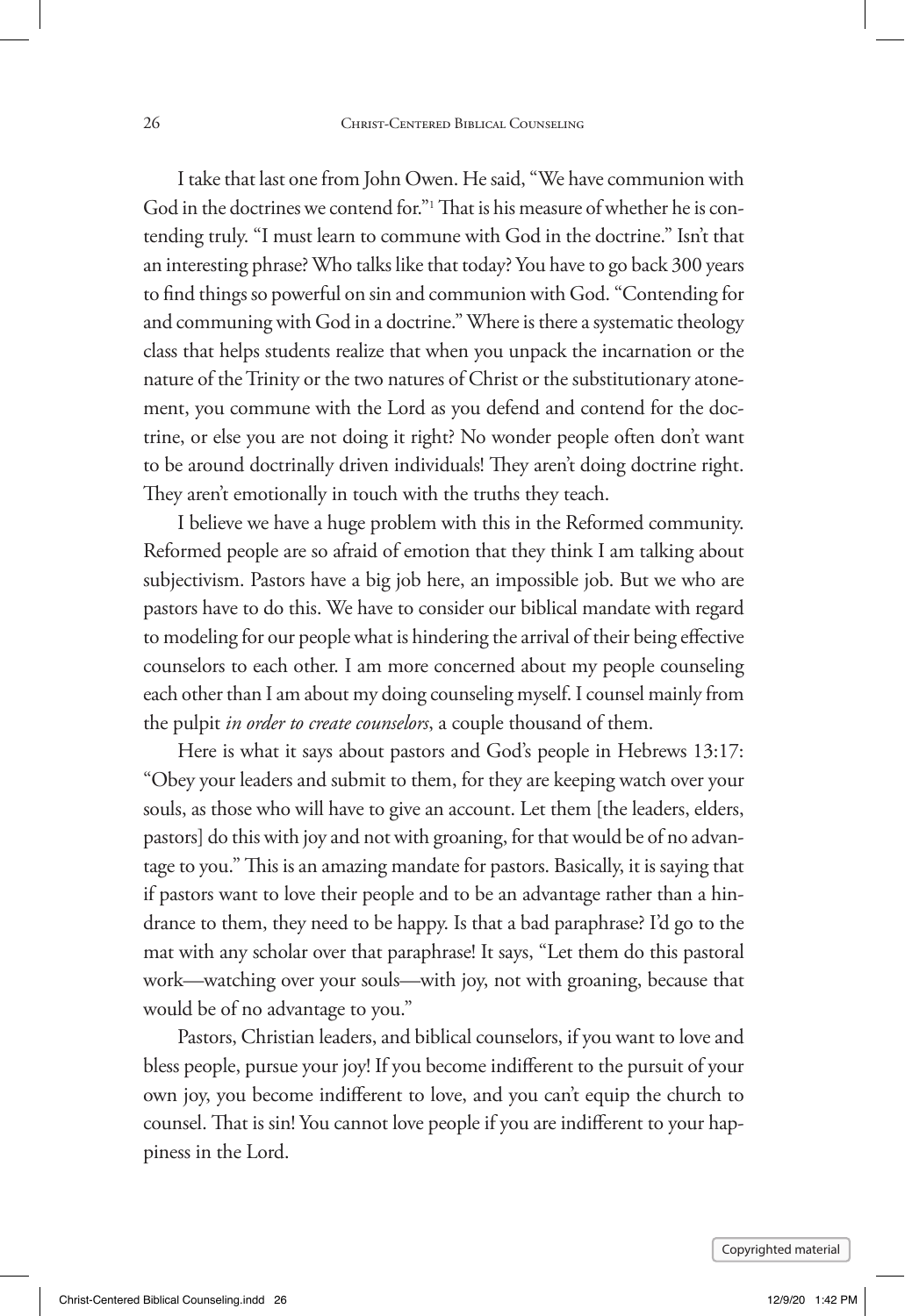Now there are hosts of Reformed and other types who sin when they preach and talk about doctrine by denying in their whole demeanor the preciousness of what they are talking about. The people do not come away saying, "That was the sweetest thing I have ever heard." The pastor or biblical counselor doesn't look like he thinks it is sweet or precious. He doesn't look like he thinks it is life-changing or that it would make him happy. In fact, he seems to be talking in a way that indicates he's kind of afraid that it *will* make him happy.

Why would anyone want to come back to listen? We all want to be happy! That is exactly the way God made us. The desire to be happy is the same as the desire of being hungry. It is a God-given thing, written right on our hearts. God put Himself as the all-satisfying center of all joy. The reason you are not happy, if you are not, is because you have not gotten to the center yet. Joyful leaders, who commune with the truths they contend for, are crucial to restoring counseling to the church.

### **The Glory of God**

Third, how does this relate to *the glory of God?* This restoring delight to doctrine, affection to reflection, savoring to seeing, communion to contending—how does that relate to the glory of God? The whole book of Hebrews moves toward big issues like hold fast to your confidence, be strong in your encouragement, be joyful in your assurance, be deep in your contentment (Hebrews 3:6; 6:18; 10:34; 13:5). These words—confidence, encouragement, assurance, contentment—are all emotion-laden. The book of Hebrews is all about your joy, persevering in it, and being radically ready to lay down your life to take the gospel where it hasn't gone.

Why? Because it is all about Christ. Everything in it is about the superiority of Christ's priesthood, sacrifice, covenant, and mediatorial work. That glorious, grand, Christ-exalting foundation in Hebrews aims to produce confidence and joy and assurance and contentment and the radical lifestyle that flows from it. That means that if you preach, teach, and counsel in a way that people begin to delight in this Christ, He gets all the glory. The book is structured so that the magnificence of Christ's superiority supports confidence, encouragement, and contentment. The pervasive presence of such positive, satisfying emotions in your church magnifies the foundation for them, Jesus Christ.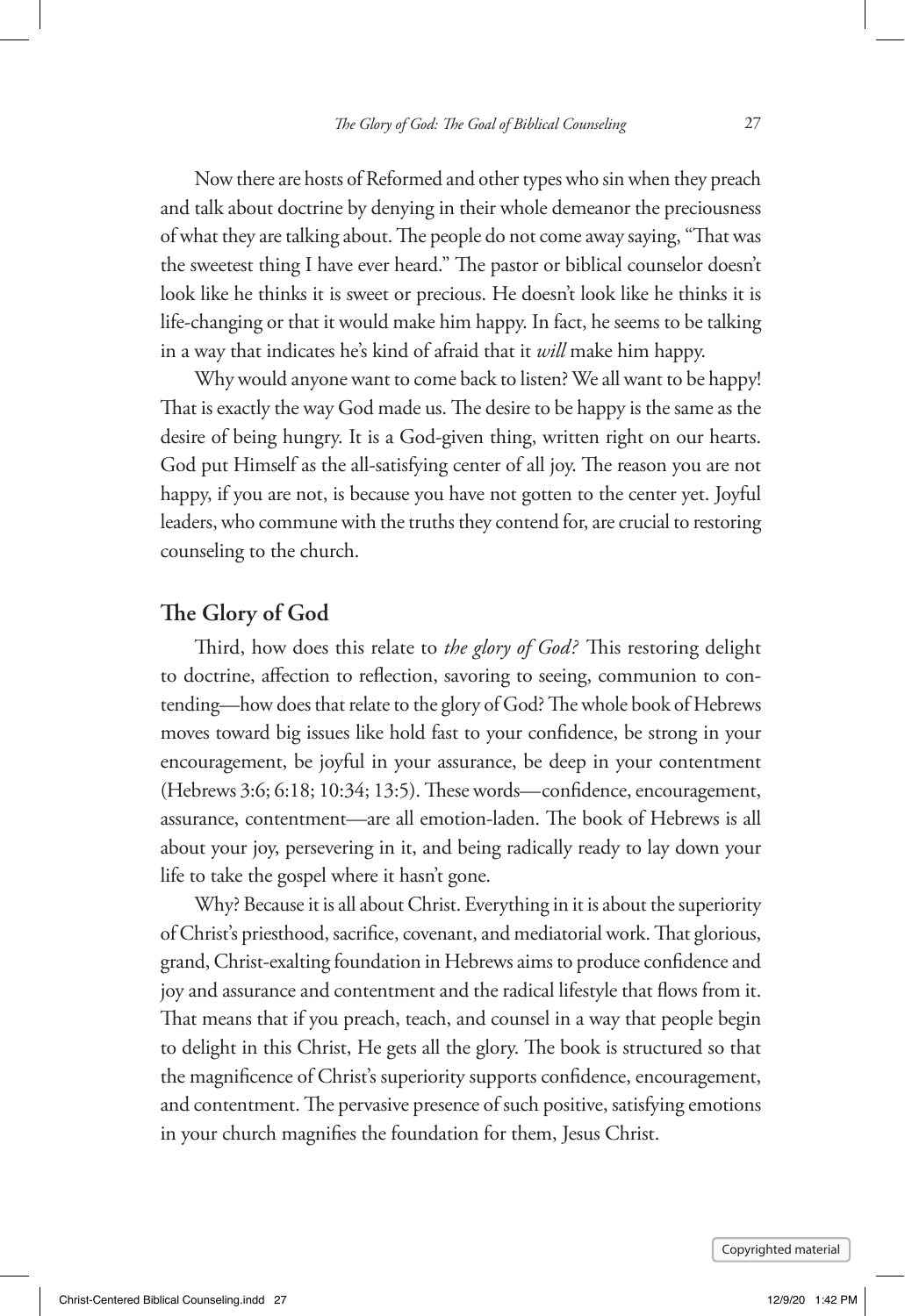Jonathan Edwards said it this way:

So, God glorifies Himself also toward the creatures in two ways: 1. By appearing to…their understanding. 2. In communicating Himself to their hearts, and in their rejoicing and delighting in, and enjoying, the manifestations which He makes of Himself…*God is glorified, not only by His glory's being seen [known, reflected upon], but by its being rejoiced in…*God made the world that He might communicate, and the creature receive, His glory and that it might [be] received both by the mind and the heart. He that testifies his idea of God's glory [doesn't] glorify God so much as he that testifies also his approbation of it and his delight in it.2

You see and understand Christ: doctrine. You trust and love Christ: joy.

On the one hand, you have some Reformed leaders who testify to their ideas about God by crossing every "t," dotting every "i," and getting the doctrines right, to which I say, "Absolutely, Amen! I am with you." On the other hand, you have some Charismatic leaders who are all emotion—get those hands up and clapping, and those feet stomping, and feel something, for goodness' sake, or God hasn't arrived! I'm also with them! I hate the cleavage between these two. I am going to do everything within my power while I breathe to help each of these folks see that, according to Edwards, they are giving God only half His glory. *Know Him truly and don't feel Him duly*—He gets half His glory. *Feel Him duly and don't know Him truly*—He gets half His glory. Let's give Him all of His glory, as Jonathan Edwards did.

That means, depending upon which of those "camps" we are in, we must join Paul in his apostolic goal. "Not that we lord it over your faith, but we work with you for your joy" (2 Corinthians 1:24). The apostolic goal: work with the church for its *joy*! Do you do that? Is that your mandate? Do you get up in the morning dreaming about how to work with the church for its joy? Maybe you think that was an isolated slip of Paul's pen, and that he meant to write "faith" there. That's what it sort of sounds like. "Not that we lord it over your faith, but we are workers together with you for your faith." But he said "joy" instead of "faith."

In Philippians 1, Paul is not sure whether he is going to live or die. He wants to die to go to be with Jesus, yet he knows he should stay. Why?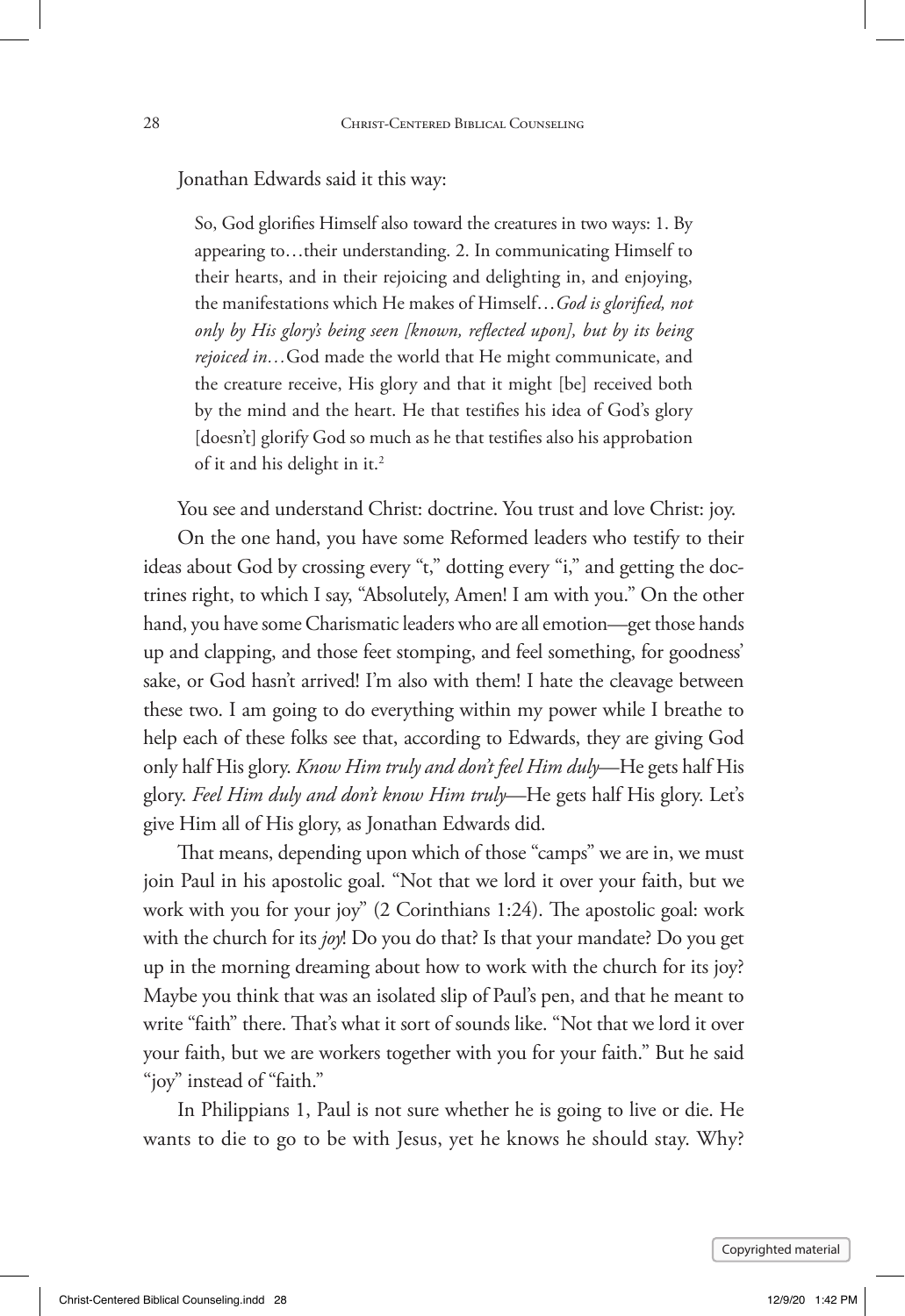"Convinced of this, I know that I will remain and continue with you all, *for your progress and joy in the faith*" (Philippians 1:25, emphasis added). Isn't that amazing? The great writer of the doctrinally unsurpassed book of Romans says his whole life on planet earth is devoted to the joy of the saints. So pastors, Christian leaders, and biblical counselors better not think they have a more noble goal.

We talked about the nature of counseling, and how Word and knowledge have an impact on heart and feeling. Second, we talked about restoring counseling to the church by restoring affection to reflection. Third, we related that to the glory of God by arguing that God is most glorified in us when we are most satisfied in Him.

Therefore, if you're a pastor, if you want God to be most glorified in your people, you must satisfy them with God. The agenda that notion sets for how you preach and teach is wondrous. How will you be faithful to the Scripture and get God right? The heart-work can be done only by the Holy Spirit. Joy is His fruit. This goal makes you a desperate pastor (and biblical counselor) because you cannot make people happy in God by yourself. Yes, you can make them happy in church by telling stories, by making them laugh, so they're glad they came to your church. You can even grow a church without God and without the Holy Spirit. What you cannot do, though, is make people happy in God without God. The human soul is wired to be happy in everything else but God since the Fall. If your goal is to be a worker with and for their joy in God, you are desperately inadequate. This is why we are called to the Word and prayer. He performs; ask Him. We are desperate for His help.

#### **To Love and Be Loved**

Fourth, I want to speak concerning what it is to love and be loved. What is it for God to love and for us to be loved by Him? What is it for us to love God and love other people? This is right at the heart of biblical counseling, isn't it? A sense of being loved, helping people to become loving people, and understanding how God loves us—sinners that we are.

For many years I have been trying to figure out how God's pursuit of His glory relates to His love for you and me. What I find gets clearer every year, and in recent months has gotten even clearer. For example, a woman came up to me after church, weeping her eyes out in distress over the problems in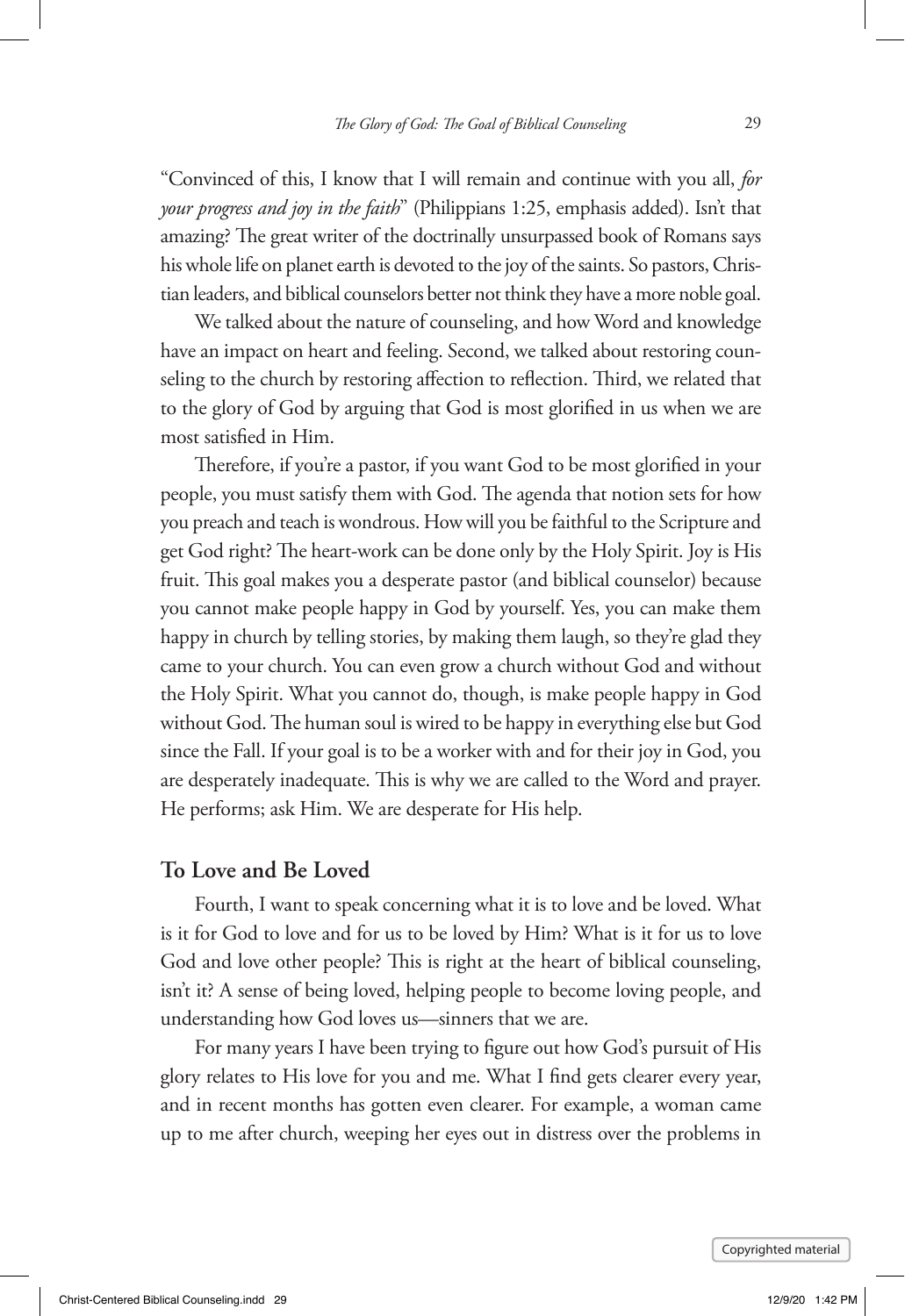her life. At one point in our conversation I asked her, "If you were in a place where you had your family, perfect health, all your favorite foods, and all your favorite recreation, and you didn't have to feel guilty, would you still want to be there if Jesus wasn't there?" She cried out, "Yes!" That is where a lot of professing Christians are. The gifts of Christ are what they feel good about, not Christ. Forgiveness feels good, getting rid of guilt feels good, staying out of hell feels good, having a marriage work feels good, having the kids stay off drugs feels good, and having the body made well feels good. Frankly, Jesus can take a vacation. Just give me these things.

But, I don't think there will be anyone in heaven who doesn't want to be around Jesus more than they want anything else. This is why I am serious about joy. If you do not have joy in Jesus, you won't go to heaven.

So, what does it mean to be loved by God? God's love is almost impossible for Americans to grasp after fifty years of being saturated with love interpreted as enhancing self-esteem. For most Americans, to be loved is *to feel made much of*. That's the very definition of love. If you do things and say things that make much of me, I feel loved by you. If you don't, I don't. That means the love of God is inconceivable and unfeelable by those people. God is not into making much of us. To the degree that we distort the cross into an affirmation of my diamond-in-the-rough value, we lose the love of God. The cross is all about vindicating the righteousness and the glory of God, who has been pleased to enable unworthy sinners to delight in Him.

Why would He treat us so kindly when we are sinners, forgiving all our sins so that we might enjoy making much of Him? I ask this question everywhere I go now, to see if people are American or Christian. I ask, "Do you feel more loved when God makes much of you or do you feel more loved when God, at the cost of His Son, enables you to enjoy making much of Him forever?" These are two profoundly different root sources of satisfaction. One is being made much of; the other is seeing and savoring God and making much of God. Where is the bottom of your satisfaction? Everything in our culture teaches you to make being made much of the bottom of your satisfaction, which is what the devil wants you to do. This has been the case for all of us ever since the Fall. That we might instead be so deeply and inwardly transformed that there might be a new root source to our joy is inconceivable to the natural man! This is why the cross is folly, God is folly, and the church is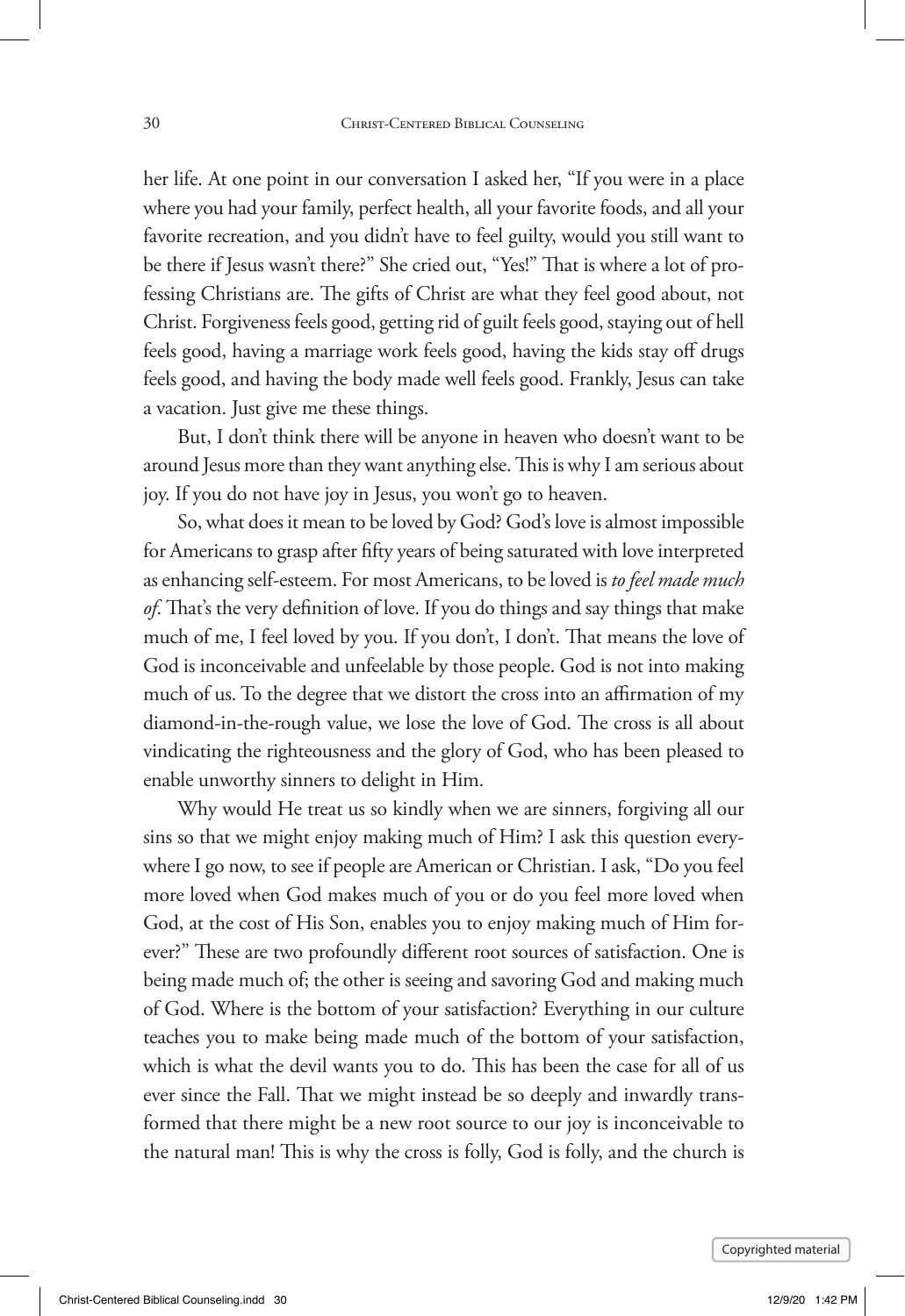folly to the natural man. The spiritual man is fundamentally a person whose deepest root source of joy has been altered from self to God.

Consider John 11: "Now a certain man was sick, Lazarus of Bethany, the village of Mary and her sister Martha. It was the Mary who anointed the Lord with ointment, and wiped His feet with her hair, whose brother Lazarus was sick. So the sisters sent word to Him, saying, 'Lord, behold, he *whom You love*  is sick" (verses 1-3 NASB, emphasis added). Don't miss that word "love." Jesus loves Lazarus. Lazarus is sick. What does love mean? "But when Jesus heard this, He said, 'This sickness is not to end in death, but for the *glory of God* '"  $(verse 4$   $NASB)$ .

There are two massive biblical realities here: love of people and the glory of God. The driving question in my life for the last twenty years has been, "How do they relate?" The passage goes on, "This sickness is not going to end in death, but for the glory of God, so that the Son of God may be glorified by it. Now Jesus *loved* Martha and her sister and Lazarus" (verses 4-5 nasb, emphasis added).

This is not a loveless thing going on here. *This is love*. This is a portrait of love, and a portrait of how God the Son will be glorified. Then comes the absolutely, unintelligible conjunction from the standpoint of the world: "When therefore He heard that he was sick, He then stayed two days longer in the place where He was" (verse 6 NASB).<sup>3</sup> The "therefore" carries a megaton of theology! Jesus loves Lazarus. Lazarus is sick and he is going to die. It's a hard thing to die, for someone to drown in his own pneumonia, or for his liver to be eaten away, or his kidneys or stomach to suffer with such horrific pain, and no morphine in those days. I don't know how Lazarus died, but he was dying, and it was slow. Are You just going to let him die? Why do You not love him? But Jesus says, "I love him. I love you, Martha, and I love you, Mary. I'm not going to fix this problem." Why? In order that the Son of God may be glorified.

How would you define love on the basis of this text? Here's my definition:

Love is doing whatever you have to do at whatever cost to yourself in order to help another person stop finding pleasure in being made much of and help them get to the mature, God-exalting, Christ-besotted, joyfully self-sacrificing, self-forgetting delight in making much of God for the sake of others.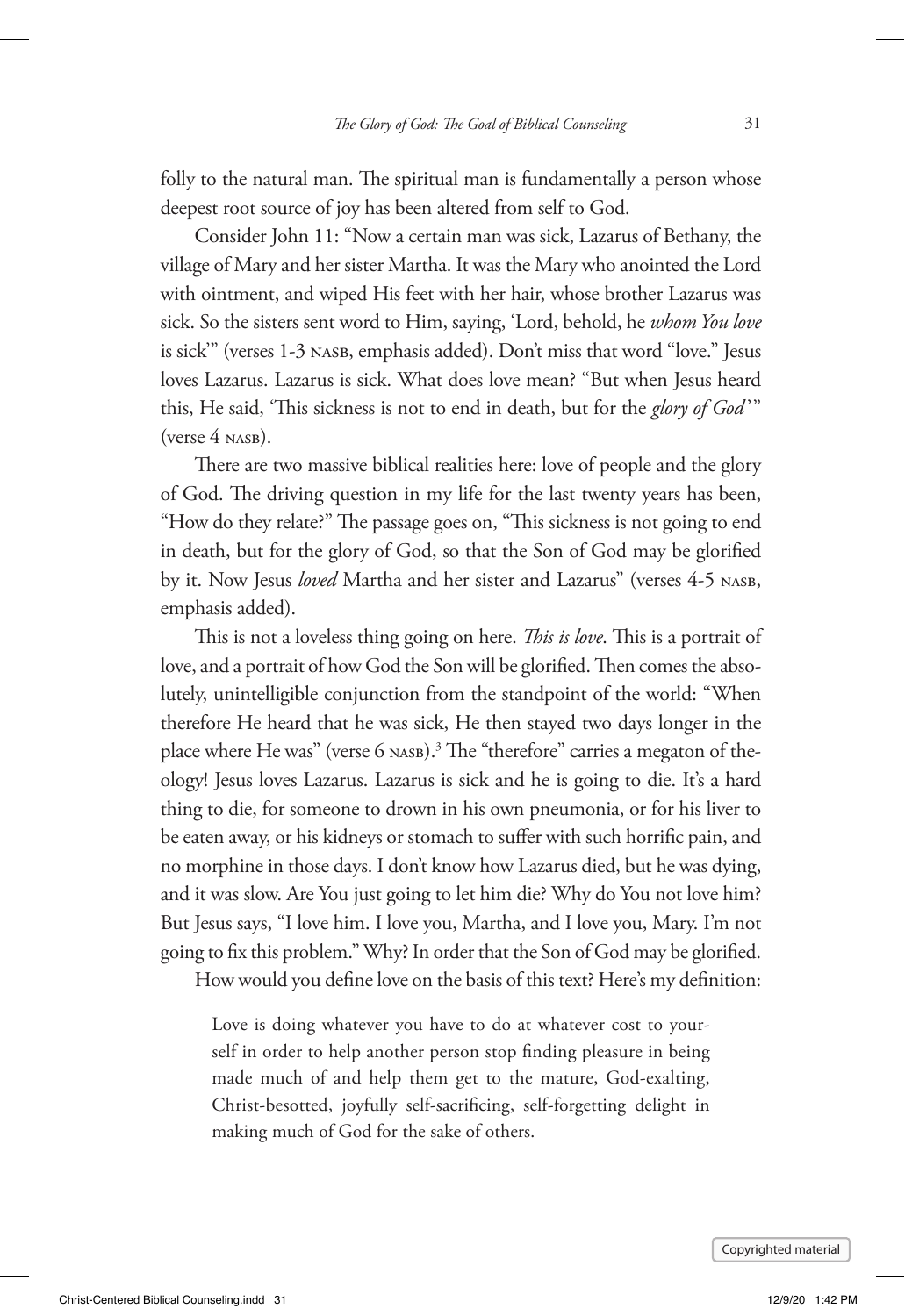Jesus was going to do what Lazarus, Mary, and Martha needed to be able to glorify Him. How can we help our people break free from the love affair of being made much of? How can we all forget this little thing called the ego, and be ravished by what we were made for—God? Nobody takes a trip to stand on the edge of the Grand Canyon in order to enhance his or her self-esteem. The reason people go to the Grand Canyon is that a whisper of common grace remaining in their lives tells them they were made for something great outside themselves that draws the soul out into the most healthy, glorious, selfforgetting experience of delight—call it worship—that the world can scarcely imagine. Love does what is needed to help others love God's glory in Christ. Counseling is one of the most crucial forms of love. Counseling does what is needed to help others love God's glory in Christ.<sup>4</sup>

### Increased Satisfaction in Christ Jesus: The Role of the Biblical Counselor

### Jack Delk

If biblical counseling is about the glory of God, and if God is most glorified in us when we are most satisfied in Him, then the role of the biblical counselor is to help increase satisfaction in Jesus Christ. How can we as counselors help those we counsel find their satisfaction in all that God is for us in Christ Jesus? It is a process; often slow, sometimes painstaking, but it is a process. It is a process that requires much patience, love, and often repetition. It is a process that may look like three steps forward and two steps back. But this is the path of the biblical counselor. If our counsel is to be Christ-centered counsel that leads our counselees to increased satisfaction in Jesus, I would suggest three steps toward that one result.

First, God needs to be a part of the story. After listening to a counselee unpack their story there is usually something, or rather someone, left out—namely God. In the midst of their trial, pain, or suffering, God is not mentioned; He is forgotten. As a counselor I ask, "Where is God? Where is He in your struggle? Does He know what you are experiencing, thinking, feeling, desiring?" I want them to see that God *is* part of their story and He's been there the whole time.

But bringing God into the story is just a first step. Next, I want to help the counselee see that God is sovereign in their story and the goodness of His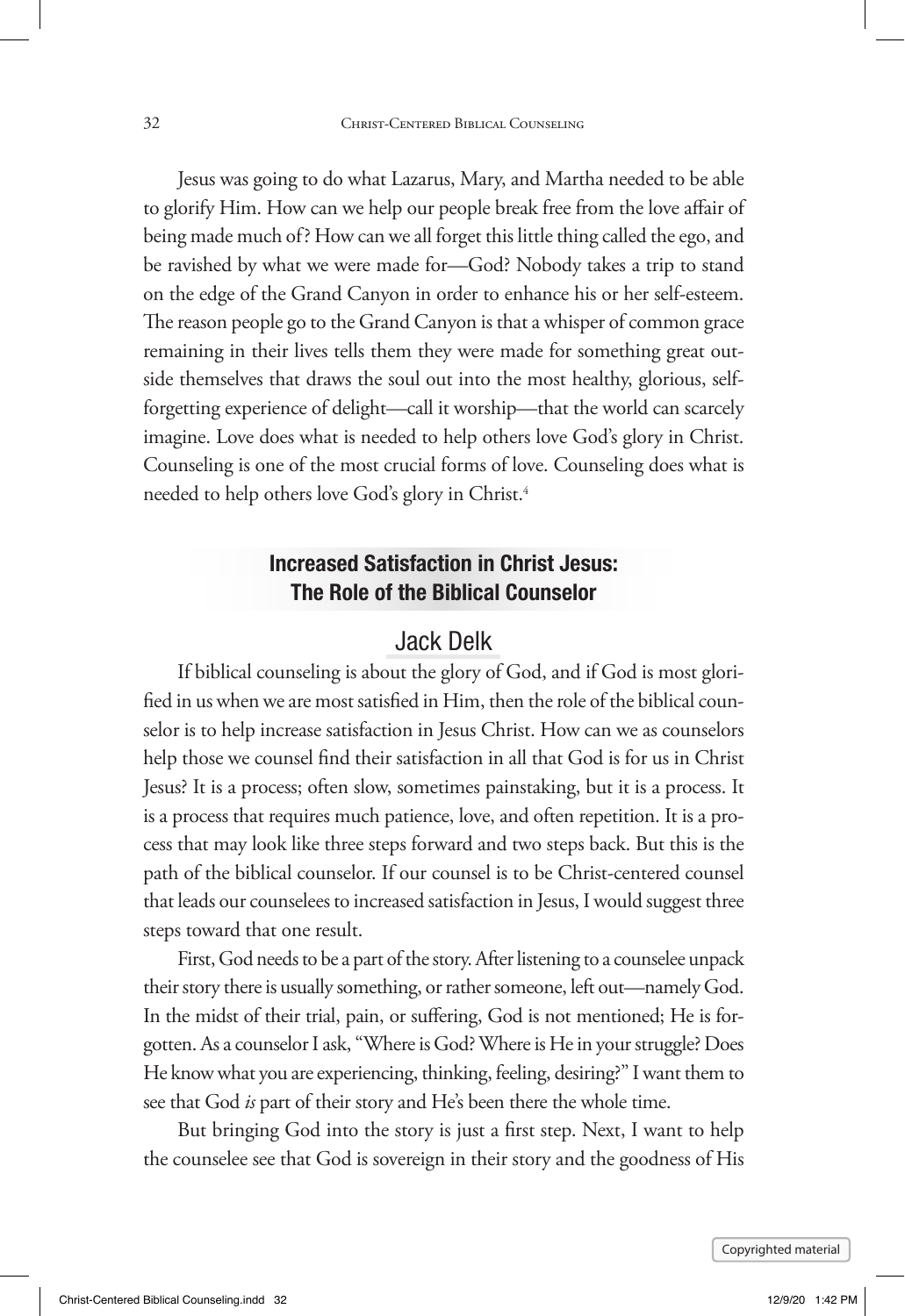sovereign designs. I want my counselees to see God seated on His throne as the Lord of the universe.

To get there I ask another series of questions: "If God is in this story, if He is part of your story, could He have changed it? Could He change your situation, your circumstance right now?" Yes, He could, but He hasn't. The struggle remains, the pain is there, and the trial is hard.

More questions: "Do you believe that God is good? Is God good as He exercises His sovereignty? Does He want what is best for you?" I want the counselee to see that God is good in His sovereignty. Even in the hardest moments of life, God is good and is working good. "And we know that for those who love God all things work together for good, for those who are called according to his purpose. For those whom he foreknew he also predestined to be conformed to the image of his Son, in order that he might be the firstborn among many brothers" (Romans 8:28-29). As biblical counselors we can say with confidence that God will use their circumstances, their experiences, to conform them to the image of Jesus—that is the good He has promised. Bringing God into the story and affirming God's sovereignty in it puts God at the center where He belongs. The counselee's perspective is reoriented from self-focus to God-focus. The counselee sees that their story is not ultimately about them, it is about God; our counsel now becomes God-centered.

Third, I want to help the counselee see that their story is part of something much bigger than themselves; it is part of God's grand narrative of redemption. It is about God's glory and fame. Although their story may seem exceedingly small and insignificant compared to all that God is doing throughout time and history, it is important to God. God is concerned and intimately involved in their story because it is part of His story, part of what He is doing. Because the larger story is primarily about God and His glory, the counselee can be confident that God is over every minute detail because God is jealous for His own fame and reputation, about what the counselee's story says about Him.

As a biblical counselor I want to encourage my counselee that the Bible is relevant to their struggle. The Bible speaks to their experience. The Bible deals with life at both its best and its worst. The Bible talks about betrayal. The Bible talks about sin and its consequences. The Bible talks about conflict, suffering, and dysfunctional families. The Bible talks about illness and physical ailments. And the Bible is full of wonderfully encouraging, God-glorifying